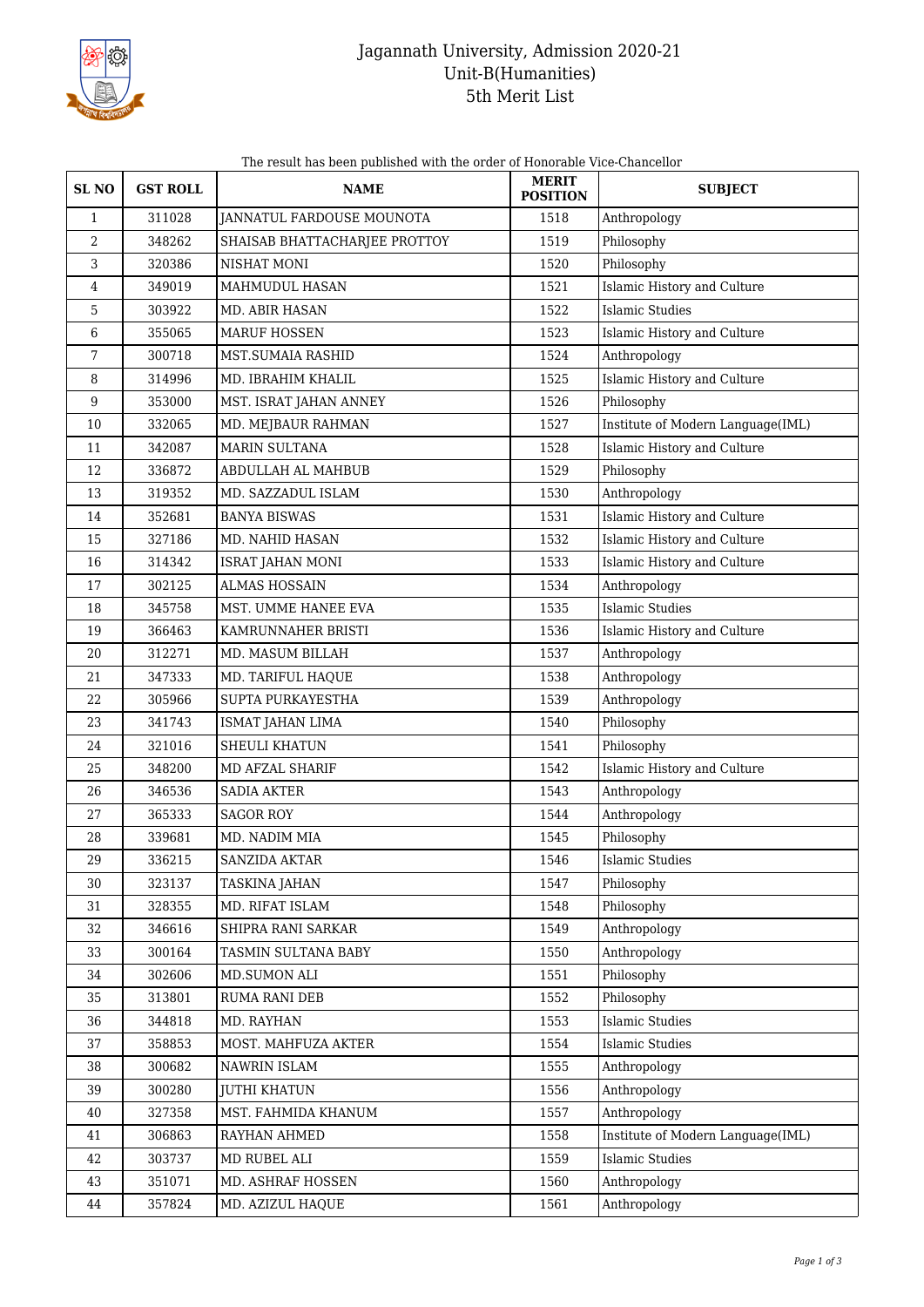

## Jagannath University, Admission 2020-21 Unit-B(Humanities) 5th Merit List

| Philosophy<br>1563<br>46<br>303284<br><b>NAYIM HASAN</b><br>Anthropology<br>47<br>363937<br><b>SETU HALDER</b><br>1564<br>Philosophy<br>48<br>341796<br>FAHMIDA SULTANA<br>1565<br>Anthropology<br>49<br>344963<br>MD. RIDOY MIA<br>1566<br>Philosophy<br>50<br>316826<br><b>RATAN ROY</b><br>1567<br><b>Islamic Studies</b><br>364012<br>MUKTA BEGUM<br>1568<br>51<br>1569<br>52<br>300107<br>SUKLA PAUL SATHI<br>Philosophy<br>53<br>308076<br>1570<br>Institute of Modern Language(IML)<br>POLLOBI JOARDER<br>MST. HALIMA KHATUN<br>1571<br>54<br>302068<br>Islamic Studies<br>Institute of Modern Language(IML)<br>55<br>367107<br>MD. MANIK MIA<br>1572<br>56<br>342336<br>FATEMA TUJ JOHORA JUTY<br>1573<br>Institute of Modern Language(IML)<br>57<br>348792<br>SHATILA ZAMAN AANIKA<br>1574<br>Anthropology<br><b>Islamic Studies</b><br>301610<br><b>TASKIA KHATUN</b><br>1575<br>58<br>59<br>361432<br>Philosophy<br>MD. ABRAR ARABI ISLAM<br>1576<br>1577<br>Philosophy<br>60<br>350427<br>RASEL MIA<br>61<br>MD. JOSIM UDDIN<br>1578<br>Anthropology<br>327271<br>Philosophy<br>62<br>314290<br>NIRMOL ROY<br>1579<br>Anthropology<br>63<br>320358<br><b>SALMA AKTER</b><br>1580<br><b>Islamic Studies</b><br>64<br>331504<br>1581<br>HASAN AL BADHON<br>SYFUL ISLAM<br>1582<br>Philosophy<br>65<br>324917<br>Philosophy<br>1583<br>66<br>308065<br>JESMIMA TAJNIN<br>MOST. ROJINA KHATUN<br>1584<br>Anthropology<br>67<br>360385<br><b>MD.RAKIB HOSSEN</b><br>1585<br>Philosophy<br>68<br>354466<br><b>Islamic Studies</b><br>1586<br>69<br>347669<br>M. S. ASHIK KHAN<br>70<br>347666<br>MD. KHALED SIFFULLAH BADHON<br>1587<br>Philosophy<br>Philosophy<br>348084<br>AHSANUL HAQUE<br>1588<br>71<br>SAIMON ABDULLAH AZAD<br>Anthropology<br>72<br>351219<br>1589<br><b>Islamic Studies</b><br>362826<br>1590<br>73<br>MAJHARUL ISLAM<br>74<br>MISS. SWEETY KHATUN<br>1591<br>Anthropology<br>300859<br>300925<br>1592<br><b>Islamic Studies</b><br><b>ARIFA KHAN</b><br>75<br>76<br>323336<br><b>ABDULLAH</b><br>1593<br>Islamic Studies<br>77<br>354004<br>SAZZAD HOSSEN<br>1594<br><b>Islamic Studies</b><br>1595<br>Institute of Modern Language(IML)<br>78<br>319553<br>MD. SHIPON MIA<br>1596<br>79<br>342245<br>TASLIMA AKTER<br>Anthropology<br><b>Islamic Studies</b><br>333616<br>MASUM BILLAH<br>1597<br>80<br>307425<br>1598<br><b>Islamic Studies</b><br>81<br>MORSHID ALAM MUSKUD<br>82<br>305937<br>1599<br>Anthropology<br>KUBRA AKTER<br>83<br>1600<br>308246<br>ANIKA TABASSUM<br>Anthropology<br>1601<br><b>Islamic Studies</b><br>84<br>348029<br>MD. ATIKUL ISLAM<br>85<br>304940<br>MD. ALL SAHARIAR<br>1602<br><b>Islamic Studies</b><br>306676<br>SUVASH CHANDRO DAS<br>1603<br>Anthropology<br>86<br><b>Islamic Studies</b><br>87<br>343102<br>1604<br><b>ATIQUR RAHMAN</b><br>300399<br>TAHMINA ISLAM SHATABDI<br>1605<br>Islamic Studies<br>88<br>89<br>1606<br><b>Islamic Studies</b><br>312533<br><b>AZIZUL HAQUE</b><br>$90\,$<br>319157<br>SHOHEL RANA<br>1607<br>Anthropology | 45 | 302355 | MD. RASEL AHMED ASIF | 1562 | Philosophy |
|-----------------------------------------------------------------------------------------------------------------------------------------------------------------------------------------------------------------------------------------------------------------------------------------------------------------------------------------------------------------------------------------------------------------------------------------------------------------------------------------------------------------------------------------------------------------------------------------------------------------------------------------------------------------------------------------------------------------------------------------------------------------------------------------------------------------------------------------------------------------------------------------------------------------------------------------------------------------------------------------------------------------------------------------------------------------------------------------------------------------------------------------------------------------------------------------------------------------------------------------------------------------------------------------------------------------------------------------------------------------------------------------------------------------------------------------------------------------------------------------------------------------------------------------------------------------------------------------------------------------------------------------------------------------------------------------------------------------------------------------------------------------------------------------------------------------------------------------------------------------------------------------------------------------------------------------------------------------------------------------------------------------------------------------------------------------------------------------------------------------------------------------------------------------------------------------------------------------------------------------------------------------------------------------------------------------------------------------------------------------------------------------------------------------------------------------------------------------------------------------------------------------------------------------------------------------------------------------------------------------------------------------------------------------------------------------------------------------------------------------------------------------------------------------------------------------------------------------------------------------------------------------------------------------------------------------------------------------------------------------------------------------------------|----|--------|----------------------|------|------------|
|                                                                                                                                                                                                                                                                                                                                                                                                                                                                                                                                                                                                                                                                                                                                                                                                                                                                                                                                                                                                                                                                                                                                                                                                                                                                                                                                                                                                                                                                                                                                                                                                                                                                                                                                                                                                                                                                                                                                                                                                                                                                                                                                                                                                                                                                                                                                                                                                                                                                                                                                                                                                                                                                                                                                                                                                                                                                                                                                                                                                                             |    |        |                      |      |            |
|                                                                                                                                                                                                                                                                                                                                                                                                                                                                                                                                                                                                                                                                                                                                                                                                                                                                                                                                                                                                                                                                                                                                                                                                                                                                                                                                                                                                                                                                                                                                                                                                                                                                                                                                                                                                                                                                                                                                                                                                                                                                                                                                                                                                                                                                                                                                                                                                                                                                                                                                                                                                                                                                                                                                                                                                                                                                                                                                                                                                                             |    |        |                      |      |            |
|                                                                                                                                                                                                                                                                                                                                                                                                                                                                                                                                                                                                                                                                                                                                                                                                                                                                                                                                                                                                                                                                                                                                                                                                                                                                                                                                                                                                                                                                                                                                                                                                                                                                                                                                                                                                                                                                                                                                                                                                                                                                                                                                                                                                                                                                                                                                                                                                                                                                                                                                                                                                                                                                                                                                                                                                                                                                                                                                                                                                                             |    |        |                      |      |            |
|                                                                                                                                                                                                                                                                                                                                                                                                                                                                                                                                                                                                                                                                                                                                                                                                                                                                                                                                                                                                                                                                                                                                                                                                                                                                                                                                                                                                                                                                                                                                                                                                                                                                                                                                                                                                                                                                                                                                                                                                                                                                                                                                                                                                                                                                                                                                                                                                                                                                                                                                                                                                                                                                                                                                                                                                                                                                                                                                                                                                                             |    |        |                      |      |            |
|                                                                                                                                                                                                                                                                                                                                                                                                                                                                                                                                                                                                                                                                                                                                                                                                                                                                                                                                                                                                                                                                                                                                                                                                                                                                                                                                                                                                                                                                                                                                                                                                                                                                                                                                                                                                                                                                                                                                                                                                                                                                                                                                                                                                                                                                                                                                                                                                                                                                                                                                                                                                                                                                                                                                                                                                                                                                                                                                                                                                                             |    |        |                      |      |            |
|                                                                                                                                                                                                                                                                                                                                                                                                                                                                                                                                                                                                                                                                                                                                                                                                                                                                                                                                                                                                                                                                                                                                                                                                                                                                                                                                                                                                                                                                                                                                                                                                                                                                                                                                                                                                                                                                                                                                                                                                                                                                                                                                                                                                                                                                                                                                                                                                                                                                                                                                                                                                                                                                                                                                                                                                                                                                                                                                                                                                                             |    |        |                      |      |            |
|                                                                                                                                                                                                                                                                                                                                                                                                                                                                                                                                                                                                                                                                                                                                                                                                                                                                                                                                                                                                                                                                                                                                                                                                                                                                                                                                                                                                                                                                                                                                                                                                                                                                                                                                                                                                                                                                                                                                                                                                                                                                                                                                                                                                                                                                                                                                                                                                                                                                                                                                                                                                                                                                                                                                                                                                                                                                                                                                                                                                                             |    |        |                      |      |            |
|                                                                                                                                                                                                                                                                                                                                                                                                                                                                                                                                                                                                                                                                                                                                                                                                                                                                                                                                                                                                                                                                                                                                                                                                                                                                                                                                                                                                                                                                                                                                                                                                                                                                                                                                                                                                                                                                                                                                                                                                                                                                                                                                                                                                                                                                                                                                                                                                                                                                                                                                                                                                                                                                                                                                                                                                                                                                                                                                                                                                                             |    |        |                      |      |            |
|                                                                                                                                                                                                                                                                                                                                                                                                                                                                                                                                                                                                                                                                                                                                                                                                                                                                                                                                                                                                                                                                                                                                                                                                                                                                                                                                                                                                                                                                                                                                                                                                                                                                                                                                                                                                                                                                                                                                                                                                                                                                                                                                                                                                                                                                                                                                                                                                                                                                                                                                                                                                                                                                                                                                                                                                                                                                                                                                                                                                                             |    |        |                      |      |            |
|                                                                                                                                                                                                                                                                                                                                                                                                                                                                                                                                                                                                                                                                                                                                                                                                                                                                                                                                                                                                                                                                                                                                                                                                                                                                                                                                                                                                                                                                                                                                                                                                                                                                                                                                                                                                                                                                                                                                                                                                                                                                                                                                                                                                                                                                                                                                                                                                                                                                                                                                                                                                                                                                                                                                                                                                                                                                                                                                                                                                                             |    |        |                      |      |            |
|                                                                                                                                                                                                                                                                                                                                                                                                                                                                                                                                                                                                                                                                                                                                                                                                                                                                                                                                                                                                                                                                                                                                                                                                                                                                                                                                                                                                                                                                                                                                                                                                                                                                                                                                                                                                                                                                                                                                                                                                                                                                                                                                                                                                                                                                                                                                                                                                                                                                                                                                                                                                                                                                                                                                                                                                                                                                                                                                                                                                                             |    |        |                      |      |            |
|                                                                                                                                                                                                                                                                                                                                                                                                                                                                                                                                                                                                                                                                                                                                                                                                                                                                                                                                                                                                                                                                                                                                                                                                                                                                                                                                                                                                                                                                                                                                                                                                                                                                                                                                                                                                                                                                                                                                                                                                                                                                                                                                                                                                                                                                                                                                                                                                                                                                                                                                                                                                                                                                                                                                                                                                                                                                                                                                                                                                                             |    |        |                      |      |            |
|                                                                                                                                                                                                                                                                                                                                                                                                                                                                                                                                                                                                                                                                                                                                                                                                                                                                                                                                                                                                                                                                                                                                                                                                                                                                                                                                                                                                                                                                                                                                                                                                                                                                                                                                                                                                                                                                                                                                                                                                                                                                                                                                                                                                                                                                                                                                                                                                                                                                                                                                                                                                                                                                                                                                                                                                                                                                                                                                                                                                                             |    |        |                      |      |            |
|                                                                                                                                                                                                                                                                                                                                                                                                                                                                                                                                                                                                                                                                                                                                                                                                                                                                                                                                                                                                                                                                                                                                                                                                                                                                                                                                                                                                                                                                                                                                                                                                                                                                                                                                                                                                                                                                                                                                                                                                                                                                                                                                                                                                                                                                                                                                                                                                                                                                                                                                                                                                                                                                                                                                                                                                                                                                                                                                                                                                                             |    |        |                      |      |            |
|                                                                                                                                                                                                                                                                                                                                                                                                                                                                                                                                                                                                                                                                                                                                                                                                                                                                                                                                                                                                                                                                                                                                                                                                                                                                                                                                                                                                                                                                                                                                                                                                                                                                                                                                                                                                                                                                                                                                                                                                                                                                                                                                                                                                                                                                                                                                                                                                                                                                                                                                                                                                                                                                                                                                                                                                                                                                                                                                                                                                                             |    |        |                      |      |            |
|                                                                                                                                                                                                                                                                                                                                                                                                                                                                                                                                                                                                                                                                                                                                                                                                                                                                                                                                                                                                                                                                                                                                                                                                                                                                                                                                                                                                                                                                                                                                                                                                                                                                                                                                                                                                                                                                                                                                                                                                                                                                                                                                                                                                                                                                                                                                                                                                                                                                                                                                                                                                                                                                                                                                                                                                                                                                                                                                                                                                                             |    |        |                      |      |            |
|                                                                                                                                                                                                                                                                                                                                                                                                                                                                                                                                                                                                                                                                                                                                                                                                                                                                                                                                                                                                                                                                                                                                                                                                                                                                                                                                                                                                                                                                                                                                                                                                                                                                                                                                                                                                                                                                                                                                                                                                                                                                                                                                                                                                                                                                                                                                                                                                                                                                                                                                                                                                                                                                                                                                                                                                                                                                                                                                                                                                                             |    |        |                      |      |            |
|                                                                                                                                                                                                                                                                                                                                                                                                                                                                                                                                                                                                                                                                                                                                                                                                                                                                                                                                                                                                                                                                                                                                                                                                                                                                                                                                                                                                                                                                                                                                                                                                                                                                                                                                                                                                                                                                                                                                                                                                                                                                                                                                                                                                                                                                                                                                                                                                                                                                                                                                                                                                                                                                                                                                                                                                                                                                                                                                                                                                                             |    |        |                      |      |            |
|                                                                                                                                                                                                                                                                                                                                                                                                                                                                                                                                                                                                                                                                                                                                                                                                                                                                                                                                                                                                                                                                                                                                                                                                                                                                                                                                                                                                                                                                                                                                                                                                                                                                                                                                                                                                                                                                                                                                                                                                                                                                                                                                                                                                                                                                                                                                                                                                                                                                                                                                                                                                                                                                                                                                                                                                                                                                                                                                                                                                                             |    |        |                      |      |            |
|                                                                                                                                                                                                                                                                                                                                                                                                                                                                                                                                                                                                                                                                                                                                                                                                                                                                                                                                                                                                                                                                                                                                                                                                                                                                                                                                                                                                                                                                                                                                                                                                                                                                                                                                                                                                                                                                                                                                                                                                                                                                                                                                                                                                                                                                                                                                                                                                                                                                                                                                                                                                                                                                                                                                                                                                                                                                                                                                                                                                                             |    |        |                      |      |            |
|                                                                                                                                                                                                                                                                                                                                                                                                                                                                                                                                                                                                                                                                                                                                                                                                                                                                                                                                                                                                                                                                                                                                                                                                                                                                                                                                                                                                                                                                                                                                                                                                                                                                                                                                                                                                                                                                                                                                                                                                                                                                                                                                                                                                                                                                                                                                                                                                                                                                                                                                                                                                                                                                                                                                                                                                                                                                                                                                                                                                                             |    |        |                      |      |            |
|                                                                                                                                                                                                                                                                                                                                                                                                                                                                                                                                                                                                                                                                                                                                                                                                                                                                                                                                                                                                                                                                                                                                                                                                                                                                                                                                                                                                                                                                                                                                                                                                                                                                                                                                                                                                                                                                                                                                                                                                                                                                                                                                                                                                                                                                                                                                                                                                                                                                                                                                                                                                                                                                                                                                                                                                                                                                                                                                                                                                                             |    |        |                      |      |            |
|                                                                                                                                                                                                                                                                                                                                                                                                                                                                                                                                                                                                                                                                                                                                                                                                                                                                                                                                                                                                                                                                                                                                                                                                                                                                                                                                                                                                                                                                                                                                                                                                                                                                                                                                                                                                                                                                                                                                                                                                                                                                                                                                                                                                                                                                                                                                                                                                                                                                                                                                                                                                                                                                                                                                                                                                                                                                                                                                                                                                                             |    |        |                      |      |            |
|                                                                                                                                                                                                                                                                                                                                                                                                                                                                                                                                                                                                                                                                                                                                                                                                                                                                                                                                                                                                                                                                                                                                                                                                                                                                                                                                                                                                                                                                                                                                                                                                                                                                                                                                                                                                                                                                                                                                                                                                                                                                                                                                                                                                                                                                                                                                                                                                                                                                                                                                                                                                                                                                                                                                                                                                                                                                                                                                                                                                                             |    |        |                      |      |            |
|                                                                                                                                                                                                                                                                                                                                                                                                                                                                                                                                                                                                                                                                                                                                                                                                                                                                                                                                                                                                                                                                                                                                                                                                                                                                                                                                                                                                                                                                                                                                                                                                                                                                                                                                                                                                                                                                                                                                                                                                                                                                                                                                                                                                                                                                                                                                                                                                                                                                                                                                                                                                                                                                                                                                                                                                                                                                                                                                                                                                                             |    |        |                      |      |            |
|                                                                                                                                                                                                                                                                                                                                                                                                                                                                                                                                                                                                                                                                                                                                                                                                                                                                                                                                                                                                                                                                                                                                                                                                                                                                                                                                                                                                                                                                                                                                                                                                                                                                                                                                                                                                                                                                                                                                                                                                                                                                                                                                                                                                                                                                                                                                                                                                                                                                                                                                                                                                                                                                                                                                                                                                                                                                                                                                                                                                                             |    |        |                      |      |            |
|                                                                                                                                                                                                                                                                                                                                                                                                                                                                                                                                                                                                                                                                                                                                                                                                                                                                                                                                                                                                                                                                                                                                                                                                                                                                                                                                                                                                                                                                                                                                                                                                                                                                                                                                                                                                                                                                                                                                                                                                                                                                                                                                                                                                                                                                                                                                                                                                                                                                                                                                                                                                                                                                                                                                                                                                                                                                                                                                                                                                                             |    |        |                      |      |            |
|                                                                                                                                                                                                                                                                                                                                                                                                                                                                                                                                                                                                                                                                                                                                                                                                                                                                                                                                                                                                                                                                                                                                                                                                                                                                                                                                                                                                                                                                                                                                                                                                                                                                                                                                                                                                                                                                                                                                                                                                                                                                                                                                                                                                                                                                                                                                                                                                                                                                                                                                                                                                                                                                                                                                                                                                                                                                                                                                                                                                                             |    |        |                      |      |            |
|                                                                                                                                                                                                                                                                                                                                                                                                                                                                                                                                                                                                                                                                                                                                                                                                                                                                                                                                                                                                                                                                                                                                                                                                                                                                                                                                                                                                                                                                                                                                                                                                                                                                                                                                                                                                                                                                                                                                                                                                                                                                                                                                                                                                                                                                                                                                                                                                                                                                                                                                                                                                                                                                                                                                                                                                                                                                                                                                                                                                                             |    |        |                      |      |            |
|                                                                                                                                                                                                                                                                                                                                                                                                                                                                                                                                                                                                                                                                                                                                                                                                                                                                                                                                                                                                                                                                                                                                                                                                                                                                                                                                                                                                                                                                                                                                                                                                                                                                                                                                                                                                                                                                                                                                                                                                                                                                                                                                                                                                                                                                                                                                                                                                                                                                                                                                                                                                                                                                                                                                                                                                                                                                                                                                                                                                                             |    |        |                      |      |            |
|                                                                                                                                                                                                                                                                                                                                                                                                                                                                                                                                                                                                                                                                                                                                                                                                                                                                                                                                                                                                                                                                                                                                                                                                                                                                                                                                                                                                                                                                                                                                                                                                                                                                                                                                                                                                                                                                                                                                                                                                                                                                                                                                                                                                                                                                                                                                                                                                                                                                                                                                                                                                                                                                                                                                                                                                                                                                                                                                                                                                                             |    |        |                      |      |            |
|                                                                                                                                                                                                                                                                                                                                                                                                                                                                                                                                                                                                                                                                                                                                                                                                                                                                                                                                                                                                                                                                                                                                                                                                                                                                                                                                                                                                                                                                                                                                                                                                                                                                                                                                                                                                                                                                                                                                                                                                                                                                                                                                                                                                                                                                                                                                                                                                                                                                                                                                                                                                                                                                                                                                                                                                                                                                                                                                                                                                                             |    |        |                      |      |            |
|                                                                                                                                                                                                                                                                                                                                                                                                                                                                                                                                                                                                                                                                                                                                                                                                                                                                                                                                                                                                                                                                                                                                                                                                                                                                                                                                                                                                                                                                                                                                                                                                                                                                                                                                                                                                                                                                                                                                                                                                                                                                                                                                                                                                                                                                                                                                                                                                                                                                                                                                                                                                                                                                                                                                                                                                                                                                                                                                                                                                                             |    |        |                      |      |            |
|                                                                                                                                                                                                                                                                                                                                                                                                                                                                                                                                                                                                                                                                                                                                                                                                                                                                                                                                                                                                                                                                                                                                                                                                                                                                                                                                                                                                                                                                                                                                                                                                                                                                                                                                                                                                                                                                                                                                                                                                                                                                                                                                                                                                                                                                                                                                                                                                                                                                                                                                                                                                                                                                                                                                                                                                                                                                                                                                                                                                                             |    |        |                      |      |            |
|                                                                                                                                                                                                                                                                                                                                                                                                                                                                                                                                                                                                                                                                                                                                                                                                                                                                                                                                                                                                                                                                                                                                                                                                                                                                                                                                                                                                                                                                                                                                                                                                                                                                                                                                                                                                                                                                                                                                                                                                                                                                                                                                                                                                                                                                                                                                                                                                                                                                                                                                                                                                                                                                                                                                                                                                                                                                                                                                                                                                                             |    |        |                      |      |            |
|                                                                                                                                                                                                                                                                                                                                                                                                                                                                                                                                                                                                                                                                                                                                                                                                                                                                                                                                                                                                                                                                                                                                                                                                                                                                                                                                                                                                                                                                                                                                                                                                                                                                                                                                                                                                                                                                                                                                                                                                                                                                                                                                                                                                                                                                                                                                                                                                                                                                                                                                                                                                                                                                                                                                                                                                                                                                                                                                                                                                                             |    |        |                      |      |            |
|                                                                                                                                                                                                                                                                                                                                                                                                                                                                                                                                                                                                                                                                                                                                                                                                                                                                                                                                                                                                                                                                                                                                                                                                                                                                                                                                                                                                                                                                                                                                                                                                                                                                                                                                                                                                                                                                                                                                                                                                                                                                                                                                                                                                                                                                                                                                                                                                                                                                                                                                                                                                                                                                                                                                                                                                                                                                                                                                                                                                                             |    |        |                      |      |            |
|                                                                                                                                                                                                                                                                                                                                                                                                                                                                                                                                                                                                                                                                                                                                                                                                                                                                                                                                                                                                                                                                                                                                                                                                                                                                                                                                                                                                                                                                                                                                                                                                                                                                                                                                                                                                                                                                                                                                                                                                                                                                                                                                                                                                                                                                                                                                                                                                                                                                                                                                                                                                                                                                                                                                                                                                                                                                                                                                                                                                                             |    |        |                      |      |            |
|                                                                                                                                                                                                                                                                                                                                                                                                                                                                                                                                                                                                                                                                                                                                                                                                                                                                                                                                                                                                                                                                                                                                                                                                                                                                                                                                                                                                                                                                                                                                                                                                                                                                                                                                                                                                                                                                                                                                                                                                                                                                                                                                                                                                                                                                                                                                                                                                                                                                                                                                                                                                                                                                                                                                                                                                                                                                                                                                                                                                                             |    |        |                      |      |            |
|                                                                                                                                                                                                                                                                                                                                                                                                                                                                                                                                                                                                                                                                                                                                                                                                                                                                                                                                                                                                                                                                                                                                                                                                                                                                                                                                                                                                                                                                                                                                                                                                                                                                                                                                                                                                                                                                                                                                                                                                                                                                                                                                                                                                                                                                                                                                                                                                                                                                                                                                                                                                                                                                                                                                                                                                                                                                                                                                                                                                                             |    |        |                      |      |            |
|                                                                                                                                                                                                                                                                                                                                                                                                                                                                                                                                                                                                                                                                                                                                                                                                                                                                                                                                                                                                                                                                                                                                                                                                                                                                                                                                                                                                                                                                                                                                                                                                                                                                                                                                                                                                                                                                                                                                                                                                                                                                                                                                                                                                                                                                                                                                                                                                                                                                                                                                                                                                                                                                                                                                                                                                                                                                                                                                                                                                                             |    |        |                      |      |            |
|                                                                                                                                                                                                                                                                                                                                                                                                                                                                                                                                                                                                                                                                                                                                                                                                                                                                                                                                                                                                                                                                                                                                                                                                                                                                                                                                                                                                                                                                                                                                                                                                                                                                                                                                                                                                                                                                                                                                                                                                                                                                                                                                                                                                                                                                                                                                                                                                                                                                                                                                                                                                                                                                                                                                                                                                                                                                                                                                                                                                                             |    |        |                      |      |            |
|                                                                                                                                                                                                                                                                                                                                                                                                                                                                                                                                                                                                                                                                                                                                                                                                                                                                                                                                                                                                                                                                                                                                                                                                                                                                                                                                                                                                                                                                                                                                                                                                                                                                                                                                                                                                                                                                                                                                                                                                                                                                                                                                                                                                                                                                                                                                                                                                                                                                                                                                                                                                                                                                                                                                                                                                                                                                                                                                                                                                                             |    |        |                      |      |            |
|                                                                                                                                                                                                                                                                                                                                                                                                                                                                                                                                                                                                                                                                                                                                                                                                                                                                                                                                                                                                                                                                                                                                                                                                                                                                                                                                                                                                                                                                                                                                                                                                                                                                                                                                                                                                                                                                                                                                                                                                                                                                                                                                                                                                                                                                                                                                                                                                                                                                                                                                                                                                                                                                                                                                                                                                                                                                                                                                                                                                                             |    |        |                      |      |            |
|                                                                                                                                                                                                                                                                                                                                                                                                                                                                                                                                                                                                                                                                                                                                                                                                                                                                                                                                                                                                                                                                                                                                                                                                                                                                                                                                                                                                                                                                                                                                                                                                                                                                                                                                                                                                                                                                                                                                                                                                                                                                                                                                                                                                                                                                                                                                                                                                                                                                                                                                                                                                                                                                                                                                                                                                                                                                                                                                                                                                                             |    |        |                      |      |            |